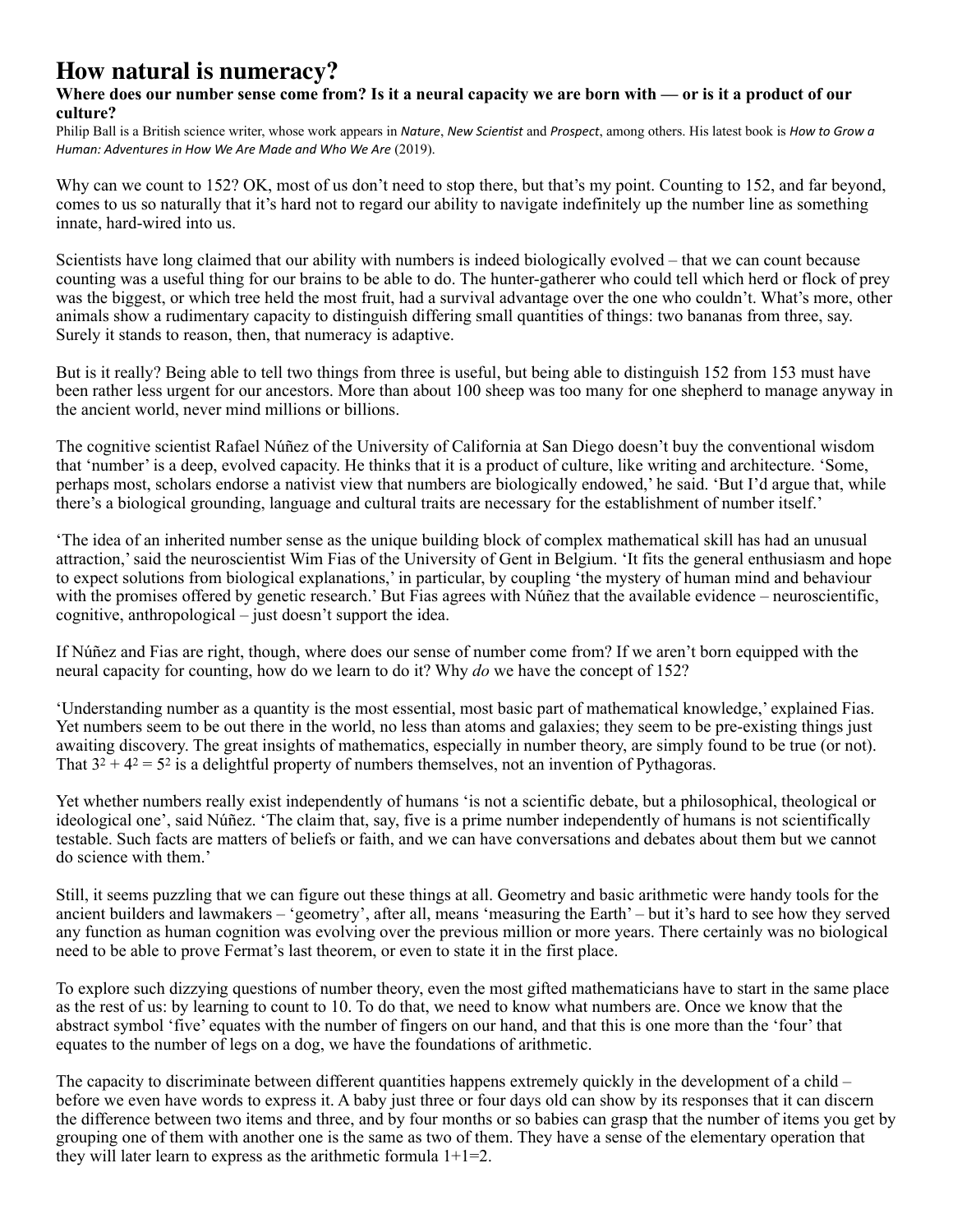Monkeys, chimps, dolphins and [dogs](https://link.springer.com/article/10.1007/s10071-006-0042-7) can likewise tell which of two groups of food items has more, if the numbers are below 10. Even pigeons 'can be trained to press a certain amount of times on a lever to obtain food', said Fias.

Such observations gave rise to what has long been the predominant view that we humans are born with an innate sense of number, says the cognitive neuroscientist Daniel Ansari of the University of Western Ontario in London, Canada. The neuroscientific evidence seemed to offer strong support for that view. For example, Ansari said: 'Studies with newborns and infants show that, if you show them eight dots repeatedly and then change it to 16 dots, areas in the right parietal cortex of the brain respond to a change in numerosity. This response is very similar in adults.' Some researchers have concluded that we are born with a 'number module' in our brains: a neural substrate that supports later learning of our culture's symbolic system of representing and manipulating numbers.

Not so fast, responds Núñez. Just because a behaviour seems to derive from an innate capacity, that doesn't mean the behaviour is itself innate. Playing tennis makes exquisite use of our evolutionary endowment (present company excepted). We can coordinate our eyes and muscles not just to make contact between ball and racket but also to knock the ball into the opposite corner from our opponent. Most impressively, we can read the trajectory of a ball, sometimes at fantastic speed, so that our racket is precisely where the ball is going to be when it reaches us. But this capacity doesn't mean that our early ancestors evolved to play tennis, or that we have some kind of tennis module in our brains. 'The biologically evolved preconditions making some activity X possible, whether it's numbers or snowboarding, are not necessarily the "rudiments of X",' explained Núñez.

Numerical ability is more than a matter of being able to distinguish two objects from three, even if it depends on that ability. No non-human animal has yet been found able to distinguish 152 items from 153. Chimps can't do that, no matter how hard you train them, yet many children can tell you even by the age of five that the two numbers differ in the same way as do the equally abstract numbers 2 and 3: namely, by 1.

What seems innate and shared between humans and other animals is not this sense that the differences between 2 and 3 and between 152 and 153 are equivalent (a notion central to the concept of number) but, rather, a distinction based on *relative* difference, which relates to the *ratio* of the two quantities. It seems we never lose that instinctive basis of comparison. 'Despite abundant experience with number through life, and formal training of number and mathematics at school, the ability to discriminate number remains ratio-dependent,' said Fias.

What this means, according to Núñez, is that the brain's natural capacity relates not to *number* but to the cruder concept of *quantity*. 'A chick discriminating a visual stimulus that has what (some) humans designate as "one dot" from another one with "three dots" is a biologically endowed behaviour that involves quantity but not number,' he said. 'It does not need symbols, language and culture.'

'Much of the "nativist" view that number is biologically endowed,' Núñez added, 'is based on the failure to distinguish at least these two types of phenomena relating to quantity.' The perceptual rough discrimination of stimuli differing in 'numerousness' or quantity, seen in babies and in other animals, is what he calls quantical cognition. The ability to compare 152 and 153 items, in contrast, is *numerical* cognition. 'Quantical cognition cannot scale up to numerical cognition via biological evolution alone,' Núñez said.

Although researchers often assume that numerical cognition is inherent to humans, Núñez points out that not all cultures show it. Plenty of pre-literate cultures that have no tradition of writing or institutional education, including indigenous societies in Australia, South America and Africa, lack specific words for numbers larger than about five or six. Bigger numbers are instead referred to by generic words equivalent to 'several' or 'many'. Such cultures 'have the capacity to discriminate quantity, but it is rough and not exact, unlike numbers', said Núñez.

That lack of specificity doesn't mean that quantity is no longer meaningfully distinguished beyond the limit of specific number words, however. If two children have 'many' oranges but the girl evidently has lots more than the boy, the girl might be said to have, in effect, 'many many' or 'really many'. In the language of the Munduruku people of the Amazon, for example, *adesu* indicates 'several' whereas *ade* implies 'really lots'. These cultures live with what to us looks like imprecision: it really doesn't matter if, when the oranges are divided up, one person gets 152 and the other 153. And frankly, if we aren't so number-fixated, it really *doesn't* matter. So why bother having words to distinguish them?

Some researchers have argued that the default way that humans quantify things is not arithmetically – one more, then another one – but logarithmically. The logarithmic scale is stretched out for small numbers and compressed for larger ones, so that the difference between two things and three can appear as significant as the difference between 200 and 300 of them.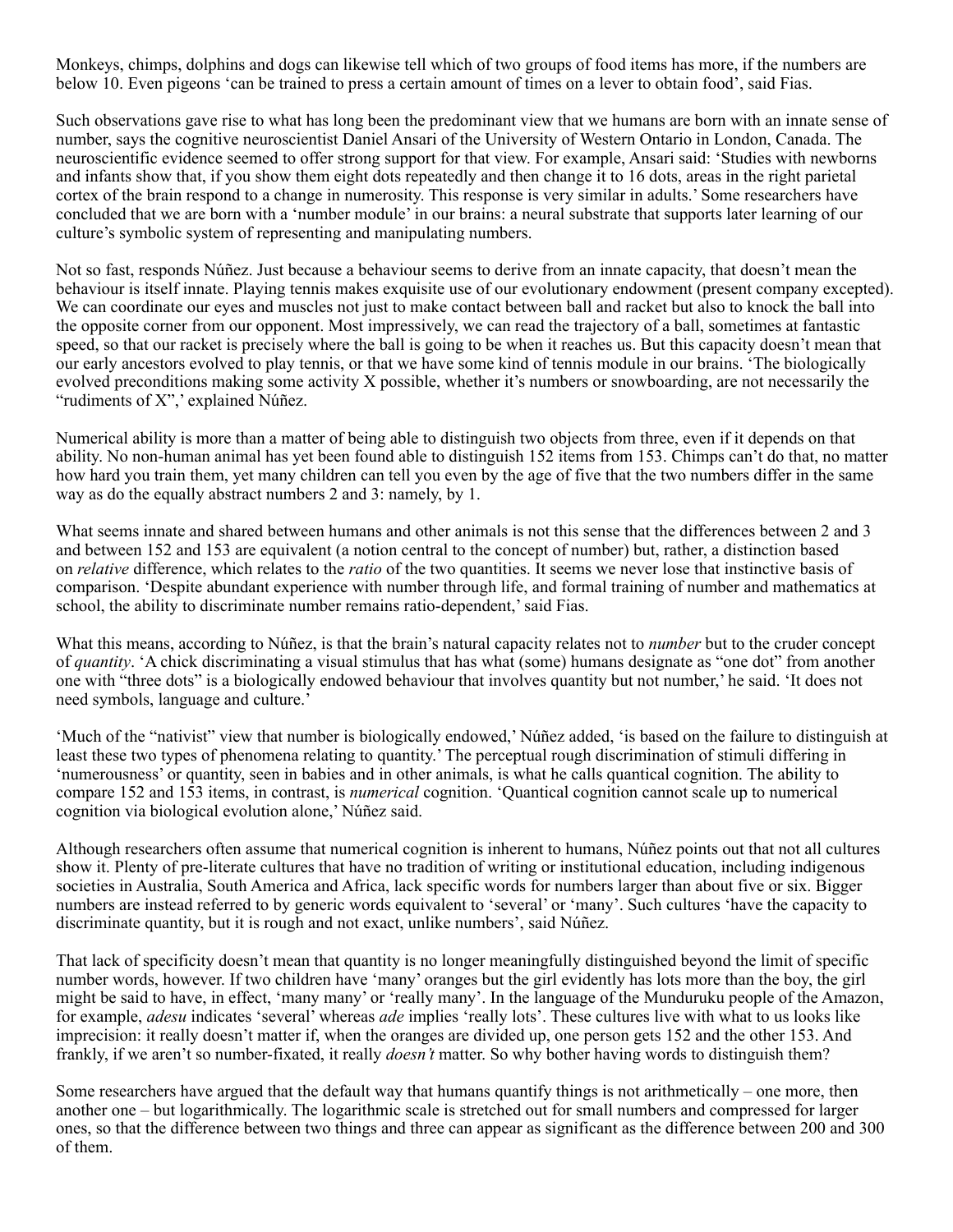

*The arithmetic and logarithmic scales for numbers up to 16. The higher you go on the arithmetic scale, the more the logarithmic scale gets compressed.*

In 2008, the cognitive neuroscientist Stanislas Dehaene of the Collège de France in Paris and his coworkers reported [evidence](http://science.sciencemag.org/content/320/5880/1217) that the Munduruku system of accounting for quantities corresponds to a logarithmic division of the number line. In computerised tests, they presented a tribal group of 33 Munduruku adults and children with a diagram analogous to the number line commonly used to teach primary-school children, albeit without any actual number markings along it. The line had just one circle at one end and 10 circles at the other. The subjects were asked to indicate where on the line groupings of up to 10 circles should be placed.

Whereas Western adults and children will generally indicate evenly spaced (arithmetically distributed) numbers, the Munduruku people tended to choose a gradually decreasing spacing as the numbers of circles got larger, roughly consistent with that found for abstract numbers on a logarithmic scale. Dehaene and colleagues think that for children to learn to space numbers arithmetically, they have to overcome their innately logarithmic intuitions about quantity.

Attributing more weight to the difference between small than between large numbers makes good sense in the real world, and fits with what Fias says about judging by difference ratios. A difference between families of two and three people is of comparable significance in a household as a difference between 200 and 300 people is in a tribe, while the distinction between tribes of 152 and 153 is negligible.

It's easy to read this as a 'primitive' way of reasoning, but anthropology has long dispelled such patronising prejudice. After all, some cultures with few number words might make much more fine-grained linguistic distinctions than we do for, say, smells or family hierarchies. You develop words and concepts for what truly matters to your society. From a practical perspective, one could argue that it's actually the somewhat homogeneous group of industrialised cultures that look odd, with their pedantic distinction between 1,000,002 and 1,000,003.

Whether the Munduruku really map quantities onto a quasi-logarithmic division of 'number space' is not clear, however. That's a rather precise way of describing a broad tendency to make more of small-number distinctions than of largenumber ones. Núñez is skeptical of Dehaene's claim that all humans conceptualise an abstract number line at all. He says that the variability of where Munduruku people (especially the uneducated adults, who are the most relevant group for questions of innateness versus culture) placed small quantities on the number line was too great to support the conclusion about how they thought of number placement. Some test subjects didn't even consistently rank the progressive order of the equivalents of 1, 2 and 3 on the lines they were given.

'Some individuals tended to place the numbers at the extremes of the line segment, disregarding the distance between them,' said Núñez. 'This violates basic principles of how the mapping of the number line works at all, regardless of whether it is logarithmic or arithmetic.'

Building on the clues from anthropology, neuroscience can tell us additional details about the origin of quantity discrimination. Brain-imaging studies have revealed a region of the infant brain involved in this task – distinguishing two dots from three, say. This ability truly does seem to be innate, and researchers who argue for a biological basis of number have claimed that children recruit these neural resources when they start to learn their culture's symbolic system of numbers. Even though no one can distinguish 152 from 153 randomly spaced dots visually (that is, without counting), the argument is that the basic cognitive apparatus for doing so is the same as that used to tell 2 from 3.

But that appealing story doesn't accord with the latest evidence, according to Ansari. 'Surprisingly, when you look deeply at the patterns of brain activation, we and others found quite a lot of evidence to suggest a large amount of dissimilarity between the way our brains process non-symbolic numbers, like arrays of dots, and symbolic numbers,' he said. 'They don't seem to be correlated with one another. That challenges the notion that the brain mechanisms for processing culturally invented number symbols maps on to the non-symbolic number system. I think these systems are not as closely related as we thought.'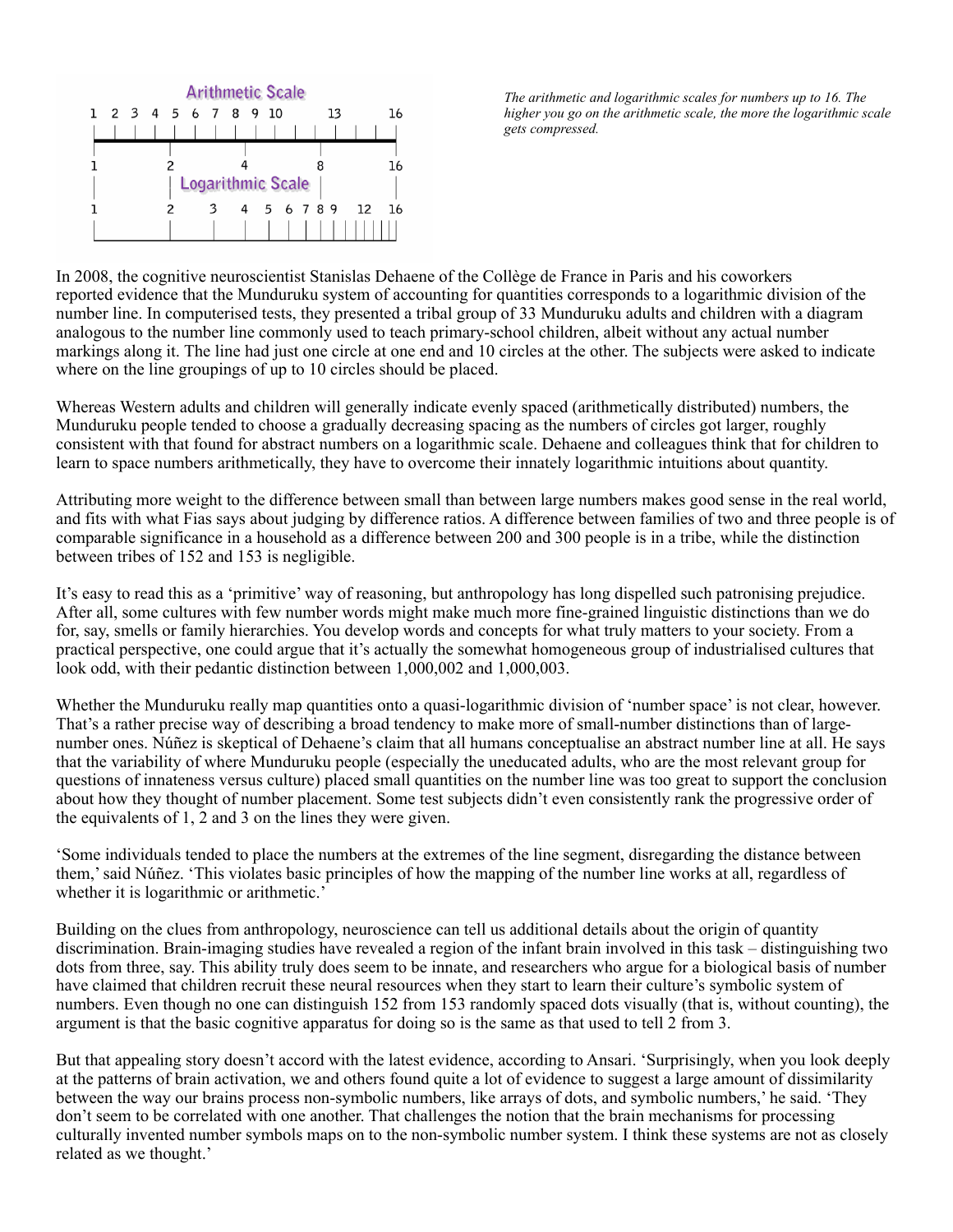If anything, the evidence now seems to suggest that the cause-and-effect relationship works the other way: 'When you learn symbols, you start to do these dot-discrimination tasks differently.'

This picture makes intuitive sense, Ansari argues, when you consider how *hard* kids have to work to grasp numbers as opposed to quantities. 'One thing I've always struggled with is that on the one hand we have evidence that infants can discriminate quantity, but on the other hand it takes children between two to three years to learn the relationship between number words and quantities,' he said. 'If we thought there was a very strong innate basis on to which you just map the symbolic system, why should there be such a protracted developmental trajectory, and so much practice and explicit instruction necessary for that?'

But the apparent disconnect between the two types of symbolic thought raises a mystery of its own: how do we grasp number at all if we have only the cognitive machinery for the cruder notion of quantity? That conundrum is one reason why some researchers can't accept Núñez's claim that the concept of number is a cultural trait, even if it draws on innate dispositions. 'The brain, a biological organ with a genetically defined wiring scheme, is predisposed to acquire a number system,' said the neurobiologist Andreas Nieder of the University of Tübingen in Germany. 'Culture can only shape our number faculty within the limits of the capacities of the brain. Without this predisposition, number symbols would lie [forever] beyond our grasp.'

'This is for me the biggest challenge in the field: where do the meanings for number symbols come from?' Ansari asks. 'I really think that a fuzzy system for large quantities is not going to be the best hunting ground for a solution.'

Perhaps what we draw on, he thinks, is not a simple symbol-to-quantity mapping, but a sense of the relationships between numbers – in other words, a notion of arithmetical rules rather than just a sense of cardinal (number-line) ordering. 'Even when children understand the cardinality principle – a mapping of number symbols to quantities – they don't necessarily understand that if you add one more, you get to the next highest number,' Ansari said. 'Getting the idea of number off the ground turns out to be extremely complex, and we're still scratching the surface in our understanding of how this works.'

The debate over the origin of our number sense might itself seem rather abstract, but it has tangible practical consequences. Most notably, beliefs about the relative roles of biology and culture can influence attitudes toward mathematical education.

The nativist view that number sense is biological seemed to be supported by a 2008 [study](http://www.nature.com/nature/journal/v455/n7213/full/nature07246.html) by researchers at the Johns Hopkins University in Baltimore, which showed 14-year-old test subjects' ability to discriminate at a glance between exact numerical quantities (such as the number of dots in an image) correlated with their mathematics test scores going back to kindergarten. In other words, if you're inherently good at assessing numbers visually, you'll be good at maths. The findings were used to develop educational tools such as [Panamath](http://panamath.org/) to assess and improve mathematical ability.

But Fias says that such tests of supposedly innate discrimination between numbers of things aren't as solid as they might seem. It's impossible to separate out the effects of the number of dots from factors such as their density, areal coverage and brightness. Researchers have known since the studies of the child-development guru Jean Piaget in the 1960s that young children don't instinctively judge number independently from conflicting visual features. For instance, they'll say that a row of widely space marbles contains more than a densely spaced (and hence shorter) row with the same number. Furthermore, many [studies](https://www.researchgate.net/publication/301759711_Why_numerical_symbols_count_in_the_development_of_mathematical_skills_Evidence_from_brain_and_behavior) show that arithmetic skill is more closely linked to learning and understanding of number *symbols*  $(1, 2, 3...)$  than to an ability to discriminate numbers of objects visually.

As much as educators (and the researchers themselves) desire firm answers, the truth is that the debate about the origin of numerical cognition is still wide open. Nieder remains [convinced](http://www.cell.com/trends/cognitive-sciences/fulltext/S1364-6613(17)30057-8) that 'our faculty for symbolic number, no matter how much more elaborate than the non-symbolic capacity of animals, is part of our biological heritage'. He feels that Núñez's assertion that numbers themselves are cultural inventions 'is beyond the reach of experimental investigation, and therefore irrelevant from a scientific point of view'. And he believes that a neurobiological foundation of numerosity is needed to understand why some people suffer from dyscalculia – an inability of the brain to deal with numbers. 'Only with a neurobiological basis of the number faculty can we hope to find educational and medical therapies' for such cases, he said.

But if Núñez is right that the concept of number is a cultural elaboration of a much cruder biological sense of quantity, that raises new and intriguing questions about mathematics in the brain. How and why did we decide to start counting? Did it begin when we could *name* numbers, perhaps? 'Language in itself may be a necessary condition for number, but it is not sufficient for it,' said Núñez. 'All known human cultures have language, but by no means all have exact quantification in the form of number.'